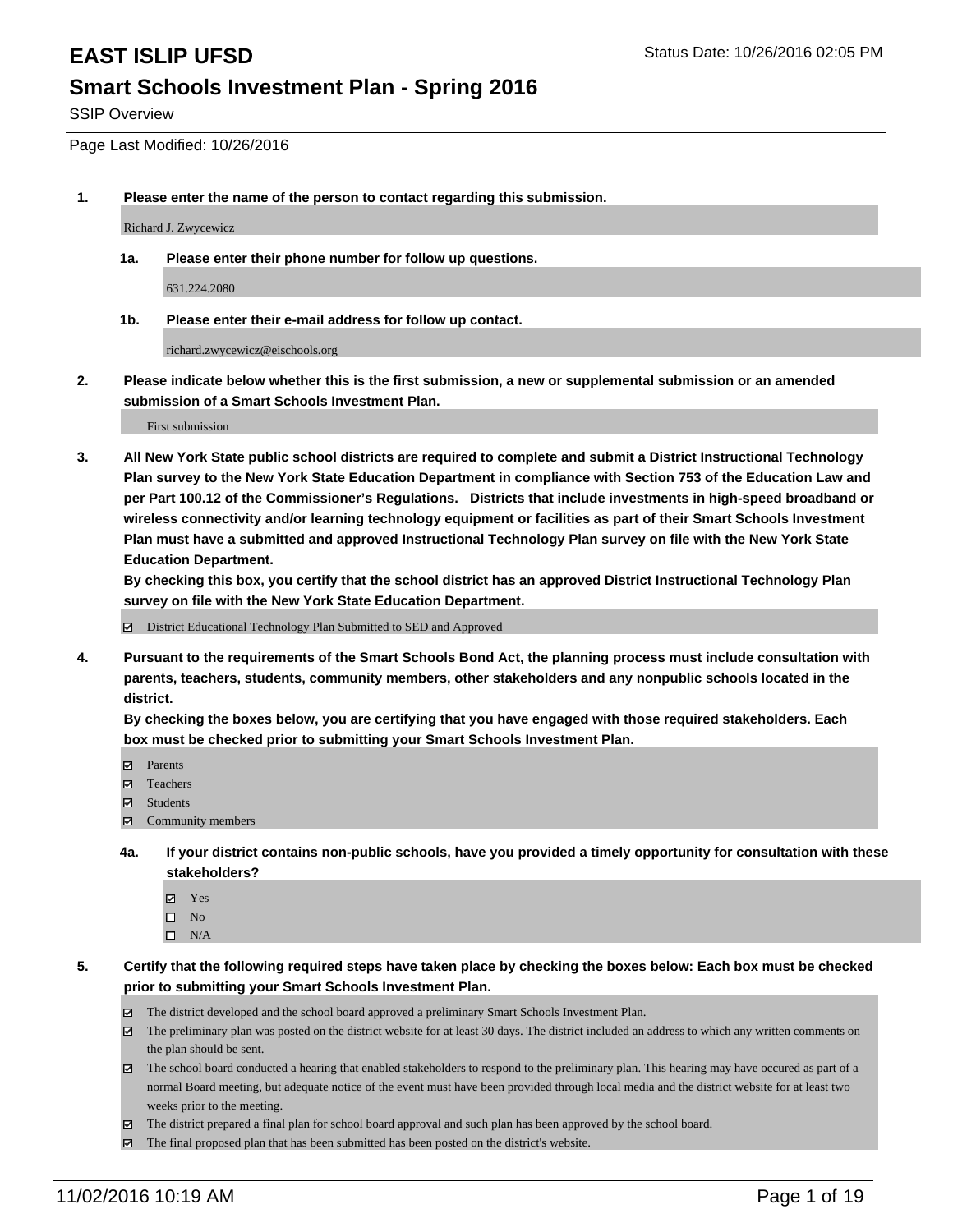SSIP Overview

Page Last Modified: 10/26/2016

**5a. Please upload the proposed Smart Schools Investment Plan (SSIP) that was posted on the district's website, along with any supporting materials. Note that this should be different than your recently submitted Educational Technology Survey. The Final SSIP, as approved by the School Board, should also be posted on the website and remain there during the course of the projects contained therein.**

Smart Schools Investment Plan Final Spring 2016.pdf

**5b. Enter the webpage address where the final Smart Schools Investment Plan is posted. The Plan should remain posted for the life of the included projects.**

http://www.eischools.org/Assets/Smart\_Schools\_Bond\_Act/Smart\_Schools\_Bond\_Act.pdf

**6. Please enter an estimate of the total number of students and staff that will benefit from this Smart Schools Investment Plan based on the cumulative projects submitted to date.**

4,200

**7. An LEA/School District may partner with one or more other LEA/School Districts to form a consortium to pool Smart Schools Bond Act funds for a project that meets all other Smart School Bond Act requirements. Each school district participating in the consortium will need to file an approved Smart Schools Investment Plan for the project and submit a signed Memorandum of Understanding that sets forth the details of the consortium including the roles of each respective district.**

 $\Box$  The district plans to participate in a consortium to partner with other school district(s) to implement a Smart Schools project.

**8. Please enter the name and 6-digit SED Code for each LEA/School District participating in the Consortium.**

| <b>Partner LEA/District</b> | <b>ISED BEDS Code</b> |
|-----------------------------|-----------------------|
| (No Response)               | (No Response)         |

**9. Please upload a signed Memorandum of Understanding with all of the participating Consortium partners.**

(No Response)

**10. Your district's Smart Schools Bond Act Allocation is:**

\$3,332,894

**11. Enter the budget sub-allocations by category that you are submitting for approval at this time. If you are not budgeting SSBA funds for a category, please enter 0 (zero.) If the value entered is \$0, you will not be required to complete that survey question.**

|                                       | Sub-<br>Allocations |
|---------------------------------------|---------------------|
| <b>School Connectivity</b>            | 571,228             |
| Connectivity Projects for Communities | $\Omega$            |
| Classroom Technology                  | 0                   |
| Pre-Kindergarten Classrooms           |                     |
| Replace Transportable Classrooms      | 0                   |
| <b>High-Tech Security Features</b>    | 54,000              |
| Totals:                               | 625,228             |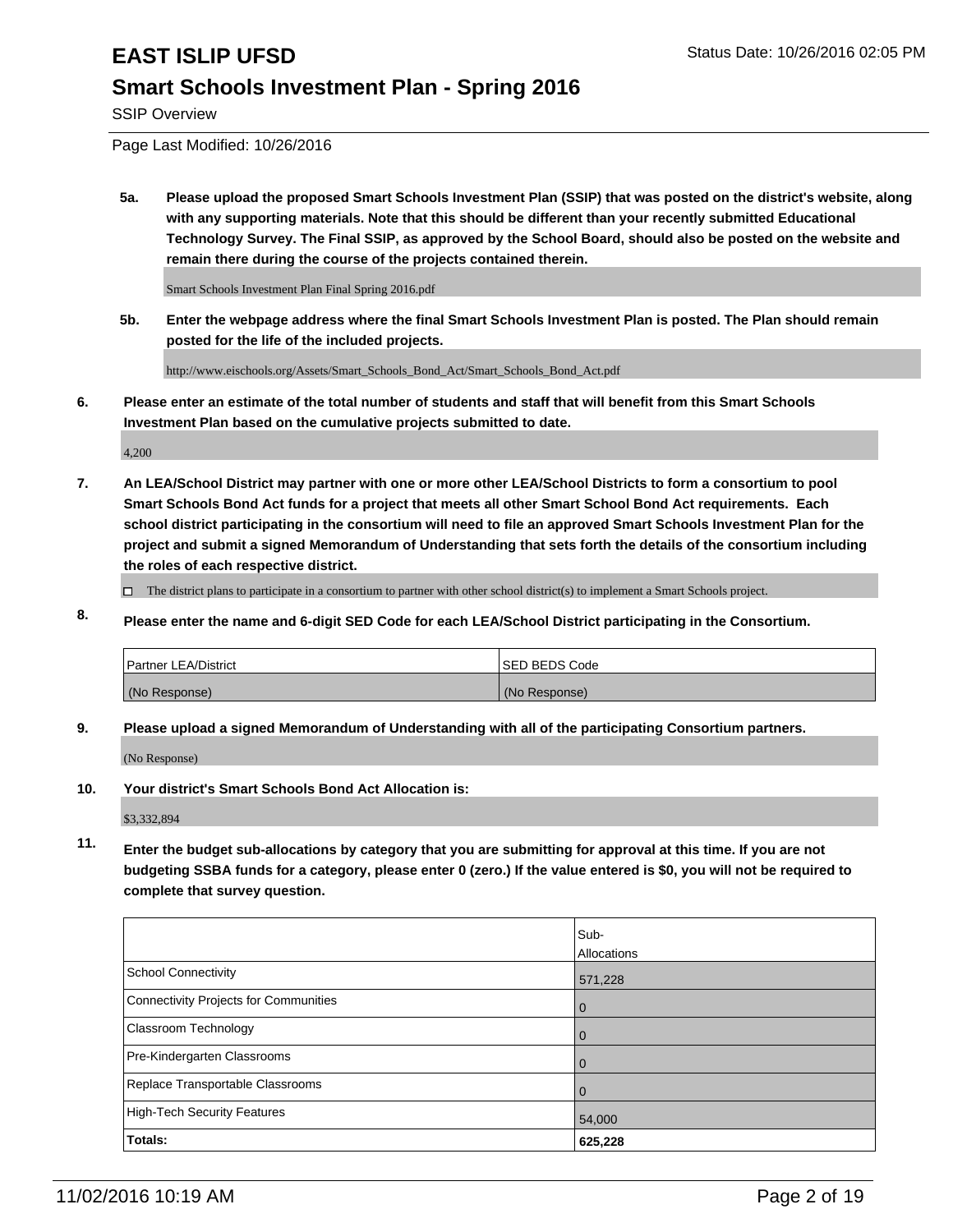School Connectivity

Page Last Modified: 10/25/2016

- **1. In order for students and faculty to receive the maximum benefit from the technology made available under the Smart Schools Bond Act, their school buildings must possess sufficient connectivity infrastructure to ensure that devices can be used during the school day. Smart Schools Investment Plans must demonstrate that:**
	- **sufficient infrastructure that meets the Federal Communications Commission's 100 Mbps per 1,000 students standard currently exists in the buildings where new devices will be deployed, or**
	- **is a planned use of a portion of Smart Schools Bond Act funds, or**
	- **is under development through another funding source.**

**Smart Schools Bond Act funds used for technology infrastructure or classroom technology investments must increase the number of school buildings that meet or exceed the minimum speed standard of 100 Mbps per 1,000 students and staff within 12 months. This standard may be met on either a contracted 24/7 firm service or a "burstable" capability. If the standard is met under the burstable criteria, it must be:**

**1. Specifically codified in a service contract with a provider, and**

**2. Guaranteed to be available to all students and devices as needed, particularly during periods of high demand, such as computer-based testing (CBT) periods.**

**Please describe how your district already meets or is planning to meet this standard within 12 months of plan submission.**

We currently do not meet the requirements of 100Mbs per 1,000 students. Our current bandwidth is 100Mbs, which is 25Mbs per 1,000 students. We will be increasing our bandwidth through BOCES to match the requirement to achieve this standard by July 1, 2017. Our Smart Schools Bond Act investment will provide us with the infrastructure to support this speed.

- **1a. If a district believes that it will be impossible to meet this standard within 12 months, it may apply for a waiver of this requirement, as described on the Smart Schools website. The waiver must be filed and approved by SED prior to submitting this survey.**
	- $\Box$  By checking this box, you are certifying that the school district has an approved waiver of this requirement on file with the New York State Education Department.

### **2. Connectivity Speed Calculator (Required)**

|                         | l Number of<br><b>Students</b> | Multiply by<br>100 Kbps | Divide by 1000 Current Speed<br>to Convert to<br>Required<br>Speed in Mb | l in Mb | Expected<br>Speed to be<br>Attained Within   Required<br>12 Months | <b>Expected Date</b><br>lWhen<br>Speed Will be<br>l Met |
|-------------------------|--------------------------------|-------------------------|--------------------------------------------------------------------------|---------|--------------------------------------------------------------------|---------------------------------------------------------|
| <b>Calculated Speed</b> | 3,891                          | 389,100                 | 389                                                                      | 100     | 400                                                                | 7/1/2017                                                |

### **3. Describe how you intend to use Smart Schools Bond Act funds for high-speed broadband and/or wireless connectivity projects in school buildings.**

The networking upgrade of the Smart Schools Bond will be adding a secondary access point to our network for broadband connection and upgrading our switches to handle an increased capacity.

Funds will be used to expand our wireless infrastructure by installing 241 additional wireless access points.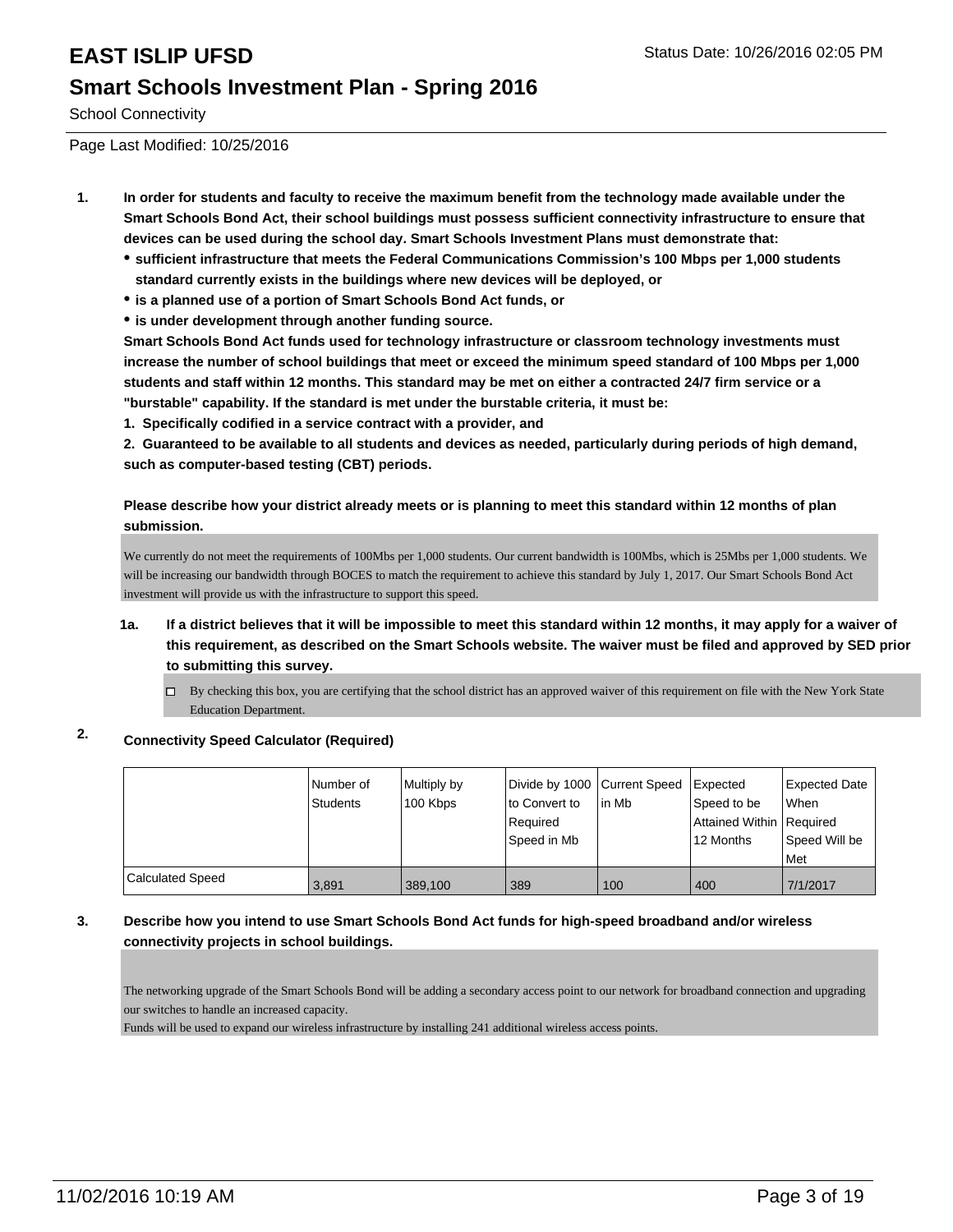### School Connectivity

Page Last Modified: 10/25/2016

**4. Describe the linkage between the district's District Instructional Technology Plan and the proposed projects. (There should be a link between your response to this question and your response to Question 1 in Part E. Curriculum and Instruction "What are the district's plans to use digital connectivity and technology to improve teaching and learning?)**

The East Islip School District supports the premise that all students in our school district will be able to access and effectively use any information needed to function as a productive member of the 21st century. Our mission, vision, beliefs, and goals serve to lead us to the realization that in the global networked environment, skills that revolve around technology and communication are essential to the success of students in the 21st century workforce.

- *East Islip UFSD Core Beliefs for Educational Technology*
- Engagement and learning increase with the use of technology.
- Technology supports differentiation of learning.
- Active participation and contributions to the learning process increase with the use of technology.
- Project and inquiry-based learning experiences are enhanced with the use of technology.
- Technology skills are best learned in context through project and inquiry-based learning.
- Technology supports broader collaboration opportunities.
- 21st Century communication requires fluency in the use of technology.

These initiatives involve the effective integration of technology skills for improving academic achievement through understanding, practice and good decision making. In order to develop these skills, there must be sufficient school connectivity to support the technology.

Students learn electronic research skills and utilization of on-line databases, as part of library instruction. Students learn, practice, and develop technology-based skills through curriculum. These include but are not limited to word processing, spreadsheet, graphics and graphical organization, presentation, and online research. Grade 6 and 8 students also participate in the Easy Tech Program to further build and assess technology skills. Students are expected to achieve a reasonable degree of technological literacy and independence by the end of grade 8.

Students will demonstrate an understanding of a variety of software applications through accessing, processing and transferring or recording information directly related to curriculum.

Students will utilize software applications and online resources to create and analyze information appropriate to the curriculum, and make informed decisions related to 21st century problem solving. We will also begin using technology to increase online collaboration.

**5. If the district wishes to have students and staff access the Internet from wireless devices within the school building, or in close proximity to it, it must first ensure that it has a robust Wi-Fi network in place that has sufficient bandwidth to meet user demand.**

### **Please describe how you have quantified this demand and how you plan to meet this demand.**

By adding a secondary access point to our network for broadband connection and upgrading our switches to handle an increased capacity and installing additional wireles access points.

**6. As indicated on Page 5 of the guidance, the Office of Facilities Planning will have to conduct a preliminary review of all capital projects, including connectivity projects.**

**Please indicate on a separate row each project number given to you by the Office of Facilities Planning.**

| <b>Project Number</b> |  |
|-----------------------|--|
| 58-05-03-03-7-999-SB1 |  |

**7. Certain high-tech security and connectivity infrastructure projects may be eligible for an expedited review process as determined by the Office of Facilities Planning.**

**Was your project deemed eligible for streamlined review?**

Yes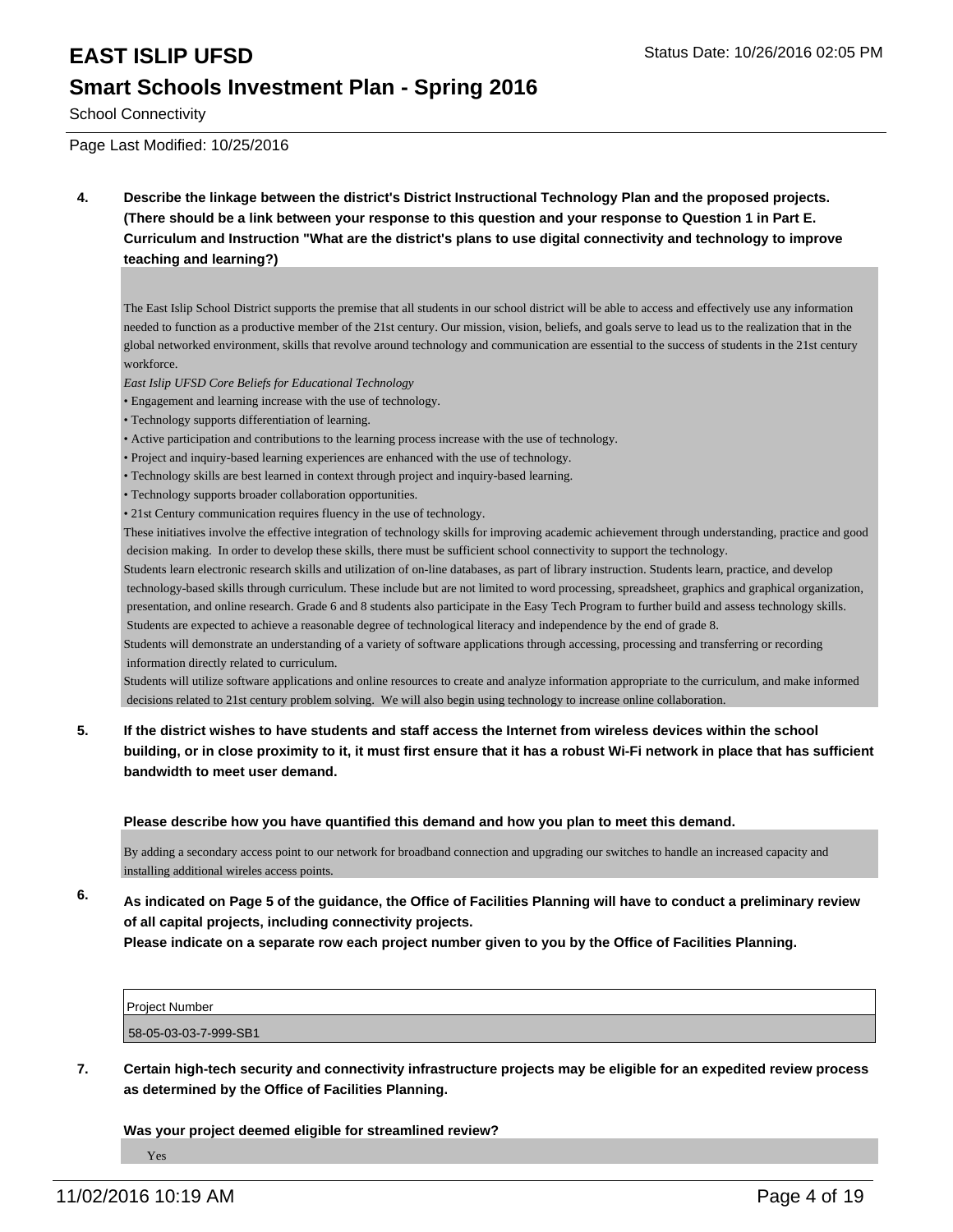School Connectivity

Page Last Modified: 10/25/2016

**7a. Districts that choose the Streamlined Review Process will be required to certify that they have reviewed all installations with their licensed architect or engineer of record and provide that person's name and license number. The licensed professional must review the products and proposed method of installation prior to implementation and review the work during and after completion in order to affirm that the work was codecompliant, if requested.**

I certify that I have reviewed all installations with a licensed architect or engineer of record.

**8. Include the name and license number of the architect or engineer of record.**

| Name                 | License Number |
|----------------------|----------------|
| Michael J. Guido, Jr | 248381         |

**9. If you are submitting an allocation for School Connectivity complete this table. Note that the calculated Total at the bottom of the table must equal the Total allocation for this category that you entered in the SSIP Overview overall budget.** 

|                                            | Sub-<br>Allocation |
|--------------------------------------------|--------------------|
| Network/Access Costs                       | 369,972            |
| <b>Outside Plant Costs</b>                 | (No Response)      |
| School Internal Connections and Components | 201,256            |
| <b>Professional Services</b>               | (No Response)      |
| Testing                                    | (No Response)      |
| <b>Other Upfront Costs</b>                 | (No Response)      |
| <b>Other Costs</b>                         | (No Response)      |
| Totals:                                    | 571,228            |

**10. Please detail the type, quantity, per unit cost and total cost of the eligible items under each sub-category. This is especially important for any expenditures listed under the "Other" category. All expenditures must be eligible for tax-exempt financing to be reimbursed through the SSBA. Sufficient detail must be provided so that we can verify this is the case. If you have any questions, please contact us directly through smartschools@nysed.gov. NOTE: Wireless Access Points should be included in this category, not under Classroom Educational Technology, except those that will be loaned/purchased for nonpublic schools.**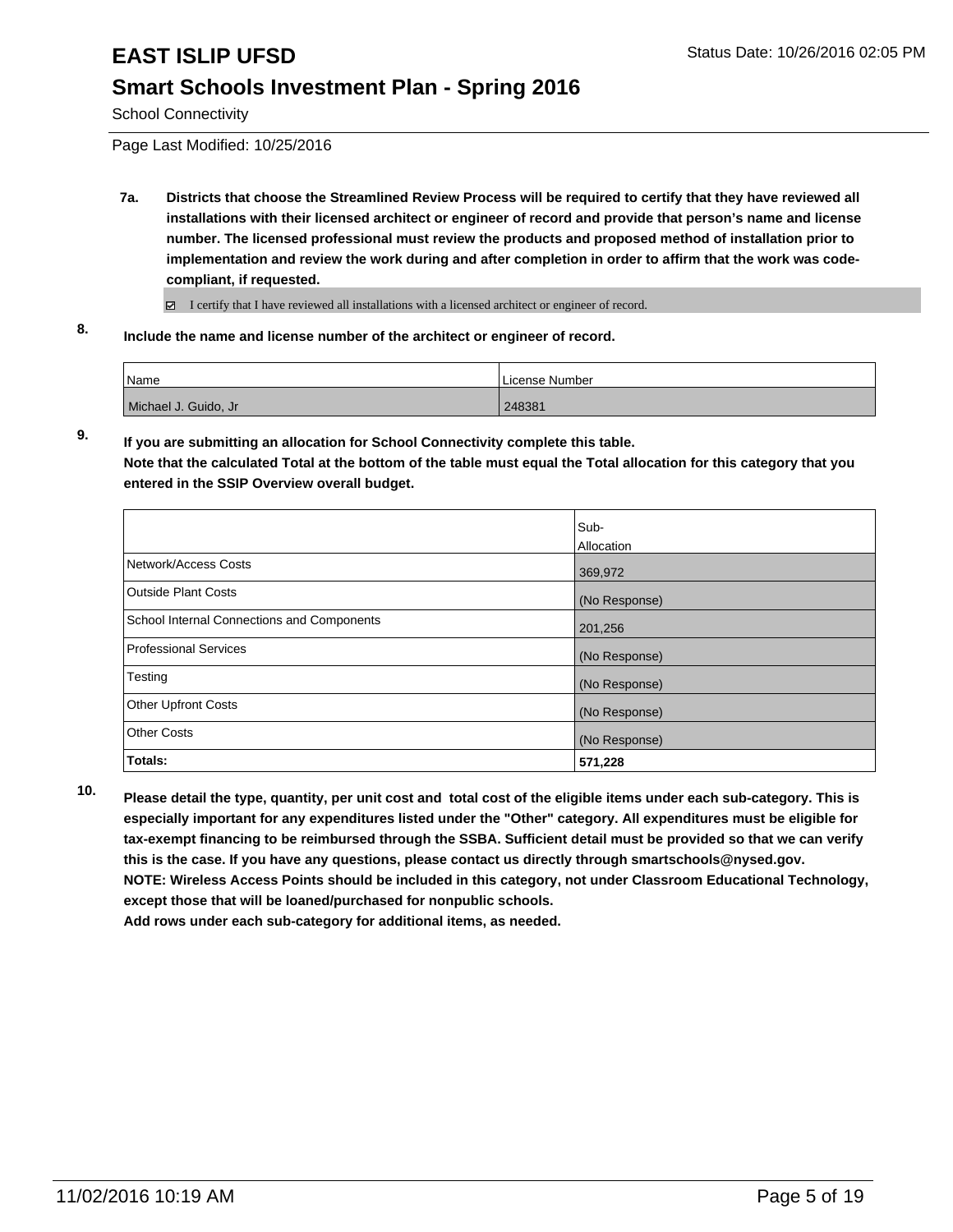# **Smart Schools Investment Plan - Spring 2016**

School Connectivity

Page Last Modified: 10/25/2016

| Select the allowable expenditure<br>type.<br>Repeat to add another item under<br>each type. | Item to be purchased                                                                                                                | Quantity       | Cost per Item | <b>Total Cost</b> |
|---------------------------------------------------------------------------------------------|-------------------------------------------------------------------------------------------------------------------------------------|----------------|---------------|-------------------|
| Network/Access Costs                                                                        | Brocade CER2024C-4X-RT includes24<br>RJ45 ports of 10/100/1000Mbps<br>Ethernet with 4 combination RJ45/SF                           | 2              | 15,297        | 30,594            |
| <b>Network/Access Costs</b>                                                                 | Brocade ICX 7750 with 48 1/10GbE<br>RJ-45 ports, 6 10/40GbE QSFP+<br>ports, and one modular slot.                                   | $\overline{2}$ | 12,189        | 24,378            |
| Network/Access Costs                                                                        | Brocade ICX 7750 with 48 10GbE<br>SFP+ ports, 6 10/40GbE QSFP+ ports,<br>and one modular slot.                                      | $\overline{2}$ | 10,965        | 21,930            |
| <b>Network/Access Costs</b>                                                                 | Brocade ICX7750 six port 40GbE<br>QSFP+ module                                                                                      | 2              | 5,607         | 11,214            |
| Network/Access Costs                                                                        | <b>ICX7750 PREMIUM LAYER3</b><br><b>FEATURES CERTIFICATE OF</b><br><b>ENTITLEMENT</b>                                               | 4              | 3,312         | 13,248            |
| <b>Network/Access Costs</b>                                                                 | Kit of 4 ICX7750 Fan assemblies port<br>side air exhaust                                                                            | 4              | 762           | 3,048             |
| <b>Network/Access Costs</b>                                                                 | 500W AC power supply with exhaust<br>airflow                                                                                        | 8              | 507           | 4,056             |
| <b>Network/Access Costs</b>                                                                 | ICX7450-24-E 24-port 1 GbE switch<br>bundle, 4x10G SFP+ uplinks, 2x40G<br>QSFP+ uplinks/stacking, 250W AC<br>PSU and fan            | $\overline{4}$ | 2,853         | 11,412            |
| <b>Network/Access Costs</b>                                                                 | ICX7450-48P-E 48-port 1 GbE switch<br>9<br>PoE+ bundle, 4x10G SFP+ uplinks,<br>2x40G QSFP+ uplinks/stacking,<br><b>1000W AC PSU</b> |                | 5,097         | 45,873            |
| <b>Network/Access Costs</b>                                                                 | ICX 7450 Layer 3 Premium License                                                                                                    | 5              | 612           | 3,060             |
| Network/Access Costs                                                                        | ICX7250-48P 48PT POE+8X1G SFP+ 7                                                                                                    |                | 2,346         | 16,422            |
| <b>Connections/Components</b>                                                               | <b>DIRECT ATTACHED SFPP</b><br>COPPER, 1M, 8-PACK                                                                                   | 2              | 550           | 1,100             |
| <b>Connections/Components</b>                                                               | 10GBASE-LR, SFP+ optic (LC), for up<br>to 10km                                                                                      | 20             | 1,400         | 28,000            |
| <b>Connections/Components</b>                                                               | 10GBASE-SR, SFP+ optic (LC), target<br>range 300m over MMF                                                                          | 18             | 699           | 12,582            |
| <b>Connections/Components</b>                                                               | 10GE SFP+ Direct Attached Active<br>Optical Cable, 10m, 1-pack                                                                      | 4              | 210           | 840               |
| <b>Connections/Components</b>                                                               | 40GBASE-SR4 QSFP+ optic (MTP<br>1x8 or 1x12), 100m over MMF,<br>compatible with 10GBASE-SR                                          |                | 1,782         | 7,128             |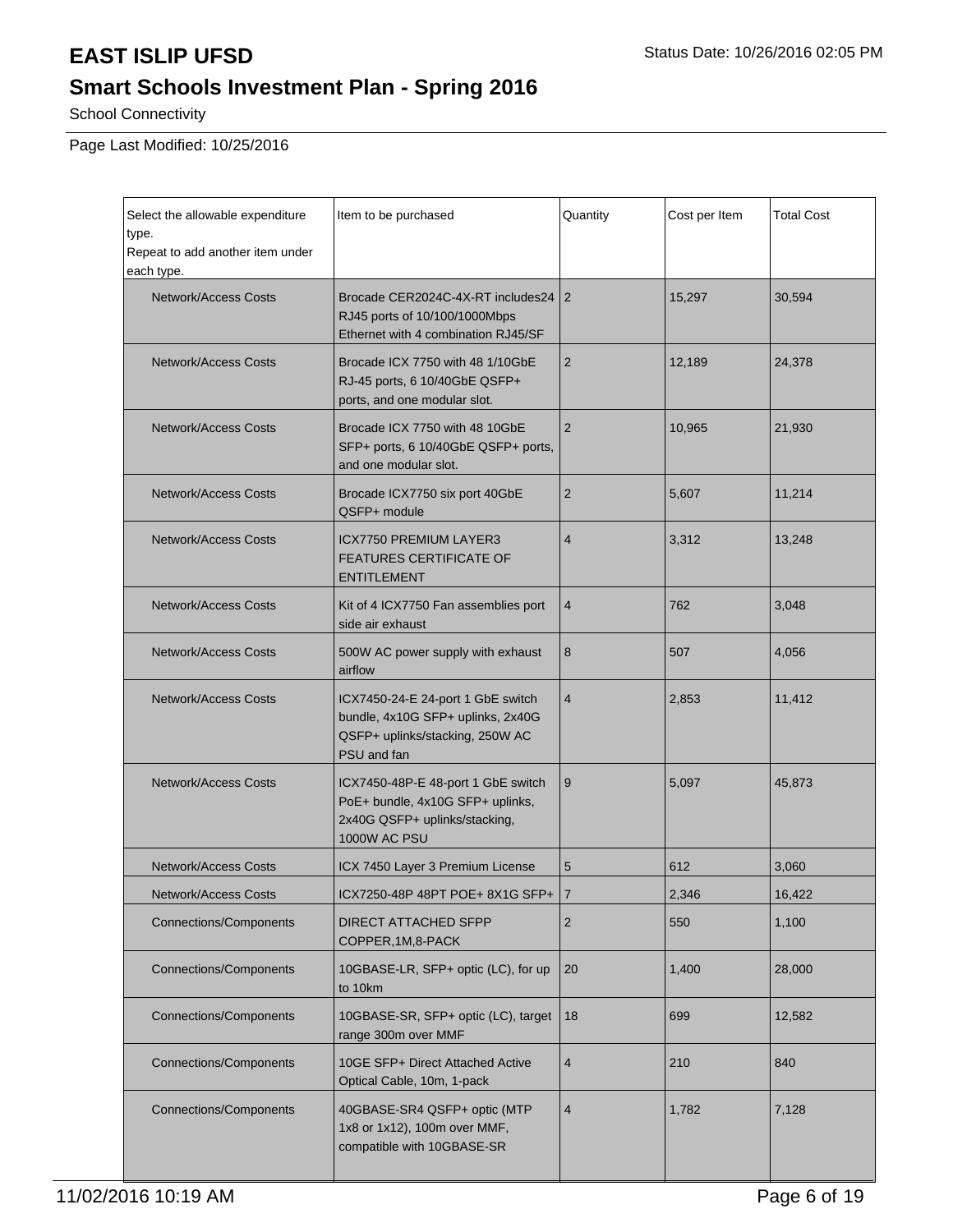# **Smart Schools Investment Plan - Spring 2016**

School Connectivity

Page Last Modified: 10/25/2016

| <b>Connections/Components</b> | <b>Product Installation-Designated VARs</b><br>Only over SMF                                                          | 85             | 560    | 47,600  |
|-------------------------------|-----------------------------------------------------------------------------------------------------------------------|----------------|--------|---------|
| <b>Connections/Components</b> | 3000VA 2250W UPS Smart LCD<br>Rackmount AVR 120V USB DB9<br><b>SNMP 2URM</b>                                          | $\mathbf{1}$   | 1,130  | 1,130   |
| Network/Access Costs          | SMARTRACK 42U BLACK<br><b>ENCLOSURE 2000LB LOAD RATING</b>                                                            | $\mathbf{1}$   | 985    | 985     |
| Network/Access Costs          | Digital Power Distribution Unit Vertical<br>PDU 16 NEMA5-15/20R 20A                                                   | 2              | 110    | 220     |
| <b>Network/Access Costs</b>   | 4x10GE Direct Attached QSFP+ to 4<br>SFP+ Copper Breakout Cable, 5m, 1-<br>pack                                       | $\overline{4}$ | 484    | 1,936   |
| Network/Access Costs          | 40GE Direct Attached QSFP+ to<br>QSFP+ Active Copper cable, 1m, 1-<br>pack                                            | $\overline{4}$ | 225    | 900     |
| Network/Access Costs          | WLAN 9132 Indoor Access Point,<br>802.11n/ac, Dual Radio 2x2 MIMO,<br>Omni-directional Antenna, Integrated            | 240            | 721    | 173,040 |
| <b>Network/Access Costs</b>   | <b>WLAN Orchestration System License</b><br>100 WLAN 9100                                                             | $\overline{2}$ | 3,776  | 7,552   |
| <b>Connections/Components</b> | <b>WLAN 9100 APPLICATION</b><br>CONTROL LICENCE, SW UPGRADE<br>FOR 200 ACCESS POINTS                                  | $\mathbf{1}$   | 15,116 | 15,116  |
| <b>Connections/Components</b> | <b>Implementation Services Wireless LAN</b><br>Application Implementation Services<br><b>Wireless LAN Application</b> | 10             | 6,768  | 67,680  |
| <b>Connections/Components</b> | Implementation Services Wireless LAN<br>Application Radio 3x3 MIMO, Omni-<br><b>Directional Antenna</b>               | 20             | 1,004  | 20,080  |
| Network/Access Costs          | GL6300ES4 WLAN 9100 API 2X2<br>11ac1 Avaya Express Repair + Return<br>Service SLN ES4                                 | $\overline{2}$ | 52     | 104     |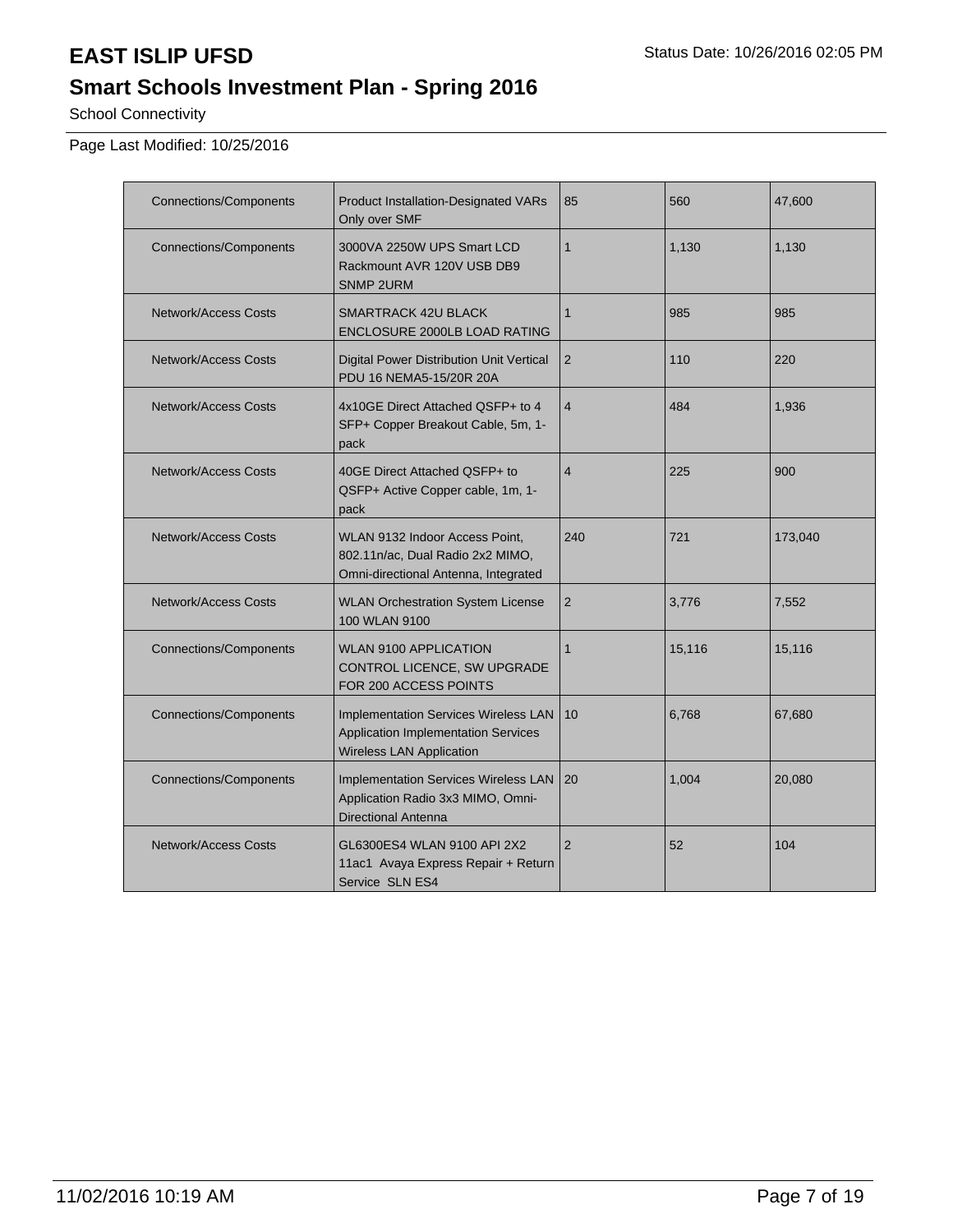Community Connectivity (Broadband and Wireless)

Page Last Modified: 10/17/2016

**1. Describe how you intend to use Smart Schools Bond Act funds for high-speed broadband and/or wireless connectivity projects in the community.**

(No Response)

**2. Please describe how the proposed project(s) will promote student achievement and increase student and/or staff access to the Internet in a manner that enhances student learning and/or instruction outside of the school day and/or school building.**

(No Response)

**3. Community connectivity projects must comply with all the necessary local building codes and regulations (building and related permits are not required prior to plan submission).**

 $\Box$  I certify that we will comply with all the necessary local building codes and regulations.

**4. Please describe the physical location of the proposed investment.**

(No Response)

**5. Please provide the initial list of partners participating in the Community Connectivity Broadband Project, along with their Federal Tax Identification (Employer Identification) number.**

| <b>Project Partners</b> | Federal ID#   |
|-------------------------|---------------|
| (No Response)           | (No Response) |

**6. If you are submitting an allocation for Community Connectivity, complete this table. Note that the calculated Total at the bottom of the table must equal the Total allocation for this category that you entered in the SSIP Overview overall budget.**

|                                    | Sub-Allocation |
|------------------------------------|----------------|
| Network/Access Costs               | (No Response)  |
| <b>Outside Plant Costs</b>         | (No Response)  |
| Tower Costs                        | (No Response)  |
| <b>Customer Premises Equipment</b> | (No Response)  |
| <b>Professional Services</b>       | (No Response)  |
| Testing                            | (No Response)  |
| <b>Other Upfront Costs</b>         | (No Response)  |
| <b>Other Costs</b>                 | (No Response)  |
| Totals:                            | 0              |

**7. Please detail the type, quantity, per unit cost and total cost of the eligible items under each sub-category. This is especially important for any expenditures listed under the "Other" category. All expenditures must be capital-bond eligible to be reimbursed through the SSBA. If you have any questions, please contact us directly through smartschools@nysed.gov.**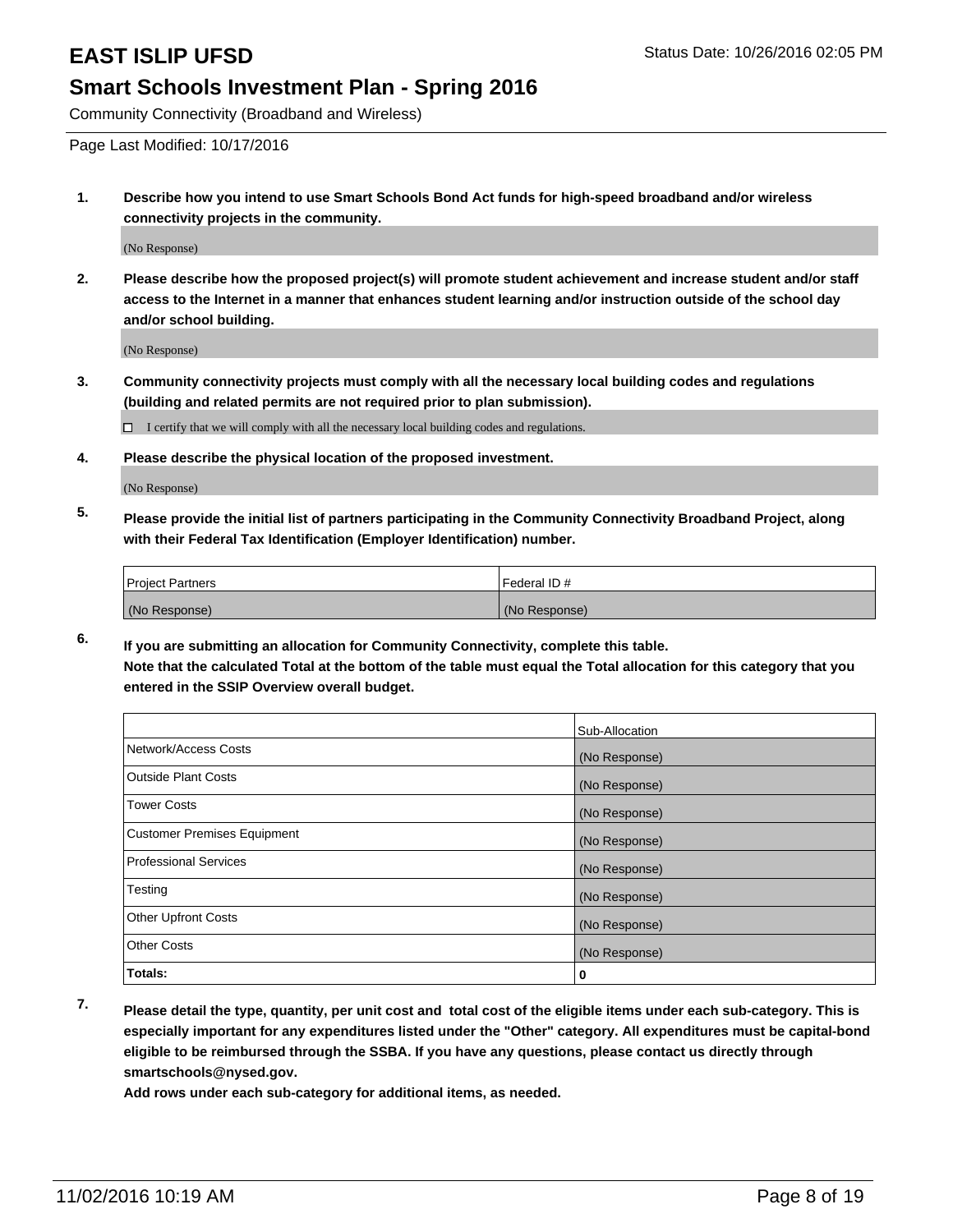# **Smart Schools Investment Plan - Spring 2016**

Community Connectivity (Broadband and Wireless)

Page Last Modified: 10/17/2016

| Select the allowable expenditure | Item to be purchased | Quantity      | Cost per Item | <b>Total Cost</b> |
|----------------------------------|----------------------|---------------|---------------|-------------------|
| type.                            |                      |               |               |                   |
| Repeat to add another item under |                      |               |               |                   |
| each type.                       |                      |               |               |                   |
| (No Response)                    | (No Response)        | (No Response) | (No Response) | (No Response)     |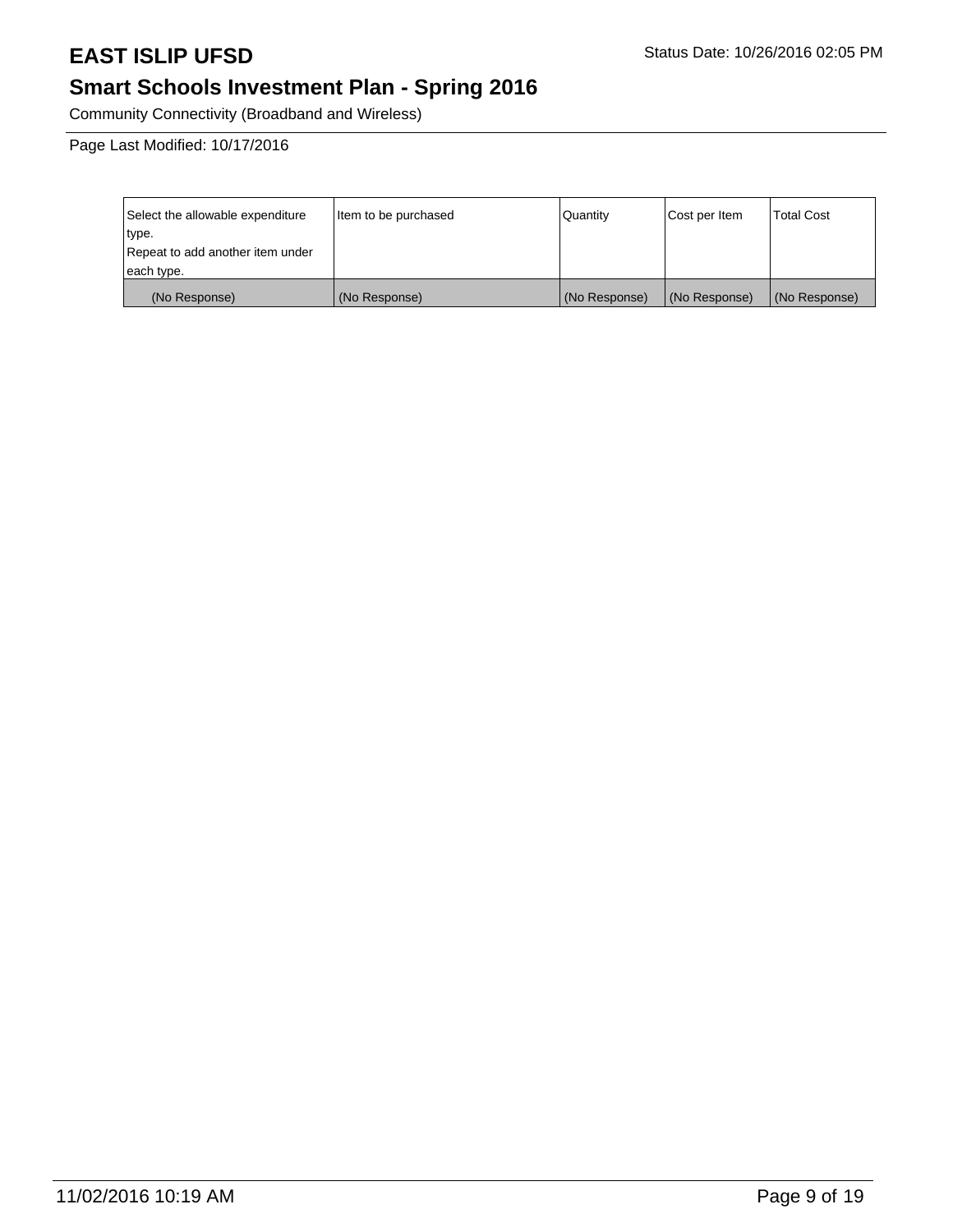Classroom Learning Technology

Page Last Modified: 10/17/2016

**1. In order for students and faculty to receive the maximum benefit from the technology made available under the Smart Schools Bond Act, their school buildings must possess sufficient connectivity infrastructure to ensure that devices can be used during the school day. Smart Schools Investment Plans must demonstrate that sufficient infrastructure that meets the Federal Communications Commission's 100 Mbps per 1,000 students standard currently exists in the buildings where new devices will be deployed, or is a planned use of a portion of Smart Schools Bond Act funds, or is under development through another funding source.**

**Smart Schools Bond Act funds used for technology infrastructure or classroom technology investments must increase the number of school buildings that meet or exceed the minimum speed standard of 100 Mbps per 1,000 students and staff within 12 months. This standard may be met on either a contracted 24/7 firm service or a "burstable" capability. If the standard is met under the burstable criteria, it must be:**

**1. Specifically codified in a service contract with a provider, and**

**2. Guaranteed to be available to all students and devices as needed, particularly during periods of high demand, such as computer-based testing (CBT) periods.**

**Please describe how your district already meets or is planning to meet this standard within 12 months of plan submission.**

(No Response)

- **1a. If a district believes that it will be impossible to meet this standard within 12 months, it may apply for a waiver of this requirement, as described on the Smart Schools website. The waiver must be filed and approved by SED prior to submitting this survey.**
	- $\Box$  By checking this box, you are certifying that the school district has an approved waiver of this requirement on file with the New York State Education Department.

### **2. Connectivity Speed Calculator (Required)**

|                         | l Number of<br>Students | Multiply by<br>100 Kbps | to Convert to<br>l Reauired<br>Speed in Mb | Divide by 1000 Current Speed Expected<br>lin Mb | Speed to be<br>Attained Within Required<br>12 Months | Expected Date<br>l When<br>Speed Will be<br>l Met |
|-------------------------|-------------------------|-------------------------|--------------------------------------------|-------------------------------------------------|------------------------------------------------------|---------------------------------------------------|
| <b>Calculated Speed</b> | (No<br>Response)        | (No Response)           | (No<br>Response)                           | (No<br>Response)                                | (No<br>Response)                                     | (No<br>Response)                                  |

**3. If the district wishes to have students and staff access the Internet from wireless devices within the school building, or in close proximity to it, it must first ensure that it has a robust Wi-Fi network in place that has sufficient bandwidth to meet user demand.**

**Please describe how you have quantified this demand and how you plan to meet this demand.**

(No Response)

**4. All New York State public school districts are required to complete and submit an Instructional Technology Plan survey to the New York State Education Department in compliance with Section 753 of the Education Law and per Part 100.12 of the Commissioner's Regulations.**

**Districts that include educational technology purchases as part of their Smart Schools Investment Plan must have a submitted and approved Instructional Technology Plan survey on file with the New York State Education Department.**

By checking this box, you are certifying that the school district has an approved Instructional Technology Plan survey on file with the New York State Education Department.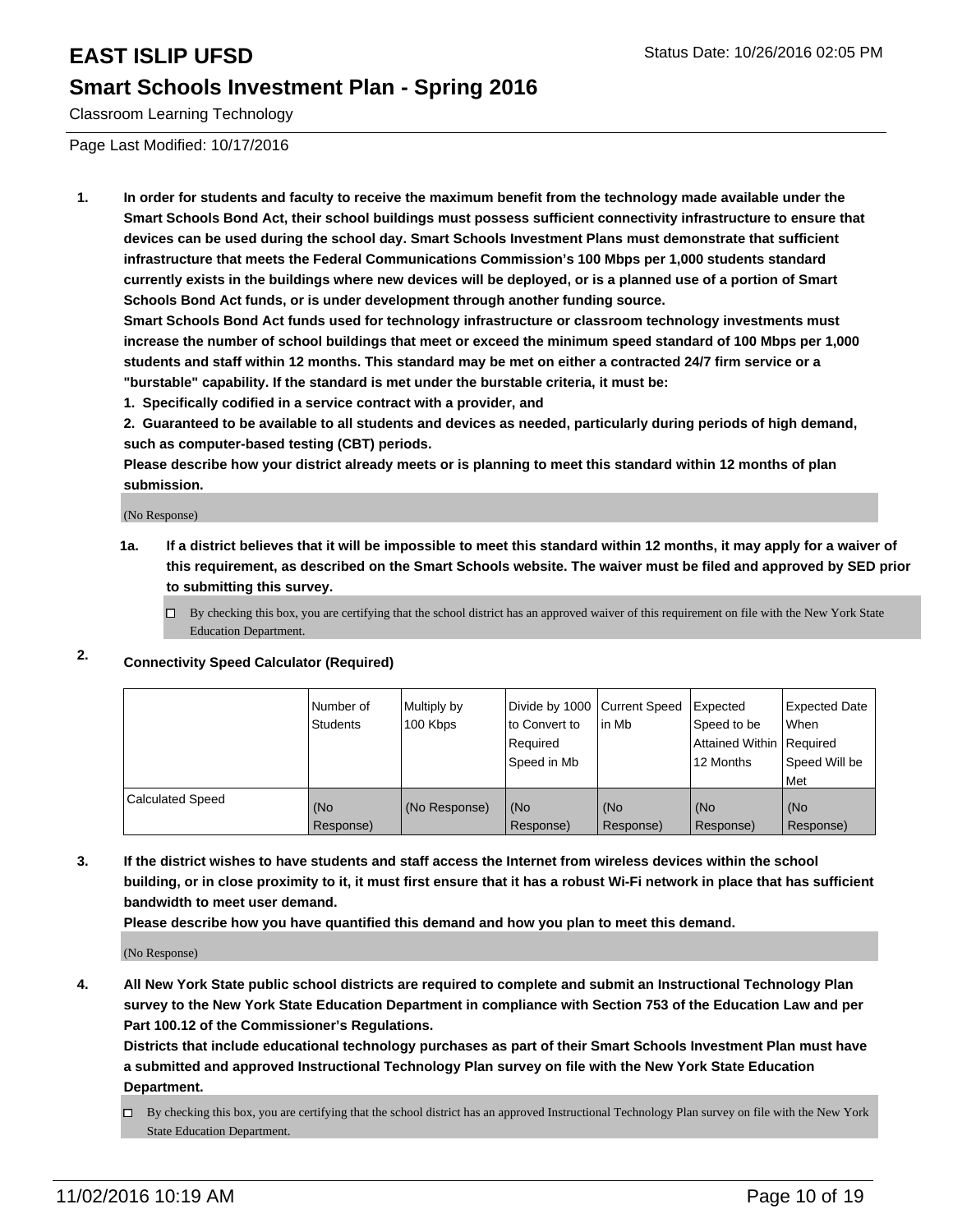Classroom Learning Technology

Page Last Modified: 10/17/2016

**5. Describe the devices you intend to purchase and their compatibility with existing or planned platforms or systems. Specifically address the adequacy of each facility's electrical, HVAC and other infrastructure necessary to install and support the operation of the planned technology.**

(No Response)

- **6. Describe how the proposed technology purchases will:**
	- **> enhance differentiated instruction;**
	- **> expand student learning inside and outside the classroom;**
	- **> benefit students with disabilities and English language learners; and**
	- **> contribute to the reduction of other learning gaps that have been identified within the district.**

**The expectation is that districts will place a priority on addressing the needs of students who struggle to succeed in a rigorous curriculum. Responses in this section should specifically address this concern and align with the district's Instructional Technology Plan (in particular Question 2 of E. Curriculum and Instruction: "Does the district's instructional technology plan address the needs of students with disabilities to ensure equitable access to instruction, materials and assessments?" and Question 3 of the same section: "Does the district's instructional technology plan address the provision of assistive technology specifically for students with disabilities to ensure access to and participation in the general curriculum?"**

(No Response)

**7. Where appropriate, describe how the proposed technology purchases will enhance ongoing communication with parents and other stakeholders and help the district facilitate technology-based regional partnerships, including distance learning and other efforts.**

(No Response)

**8. Describe the district's plan to provide professional development to ensure that administrators, teachers and staff can employ the technology purchased to enhance instruction successfully.**

**Note: This response should be aligned and expanded upon in accordance with your district's response to Question 1 of F. Professional Development of your Instructional Technology Plan: "Please provide a summary of professional development offered to teachers and staff, for the time period covered by this plan, to support technology to enhance teaching and learning. Please include topics, audience and method of delivery within your summary."**

(No Response)

- **9. Districts must contact the SUNY/CUNY teacher preparation program that supplies the largest number of the district's new teachers to request advice on innovative uses and best practices at the intersection of pedagogy and educational technology.**
	- $\Box$  By checking this box, you certify that you have contacted the SUNY/CUNY teacher preparation program that supplies the largest number of your new teachers to request advice on these issues.
	- **9a. Please enter the name of the SUNY or CUNY Institution that you contacted.**

(No Response)

**9b. Enter the primary Institution phone number.**

(No Response)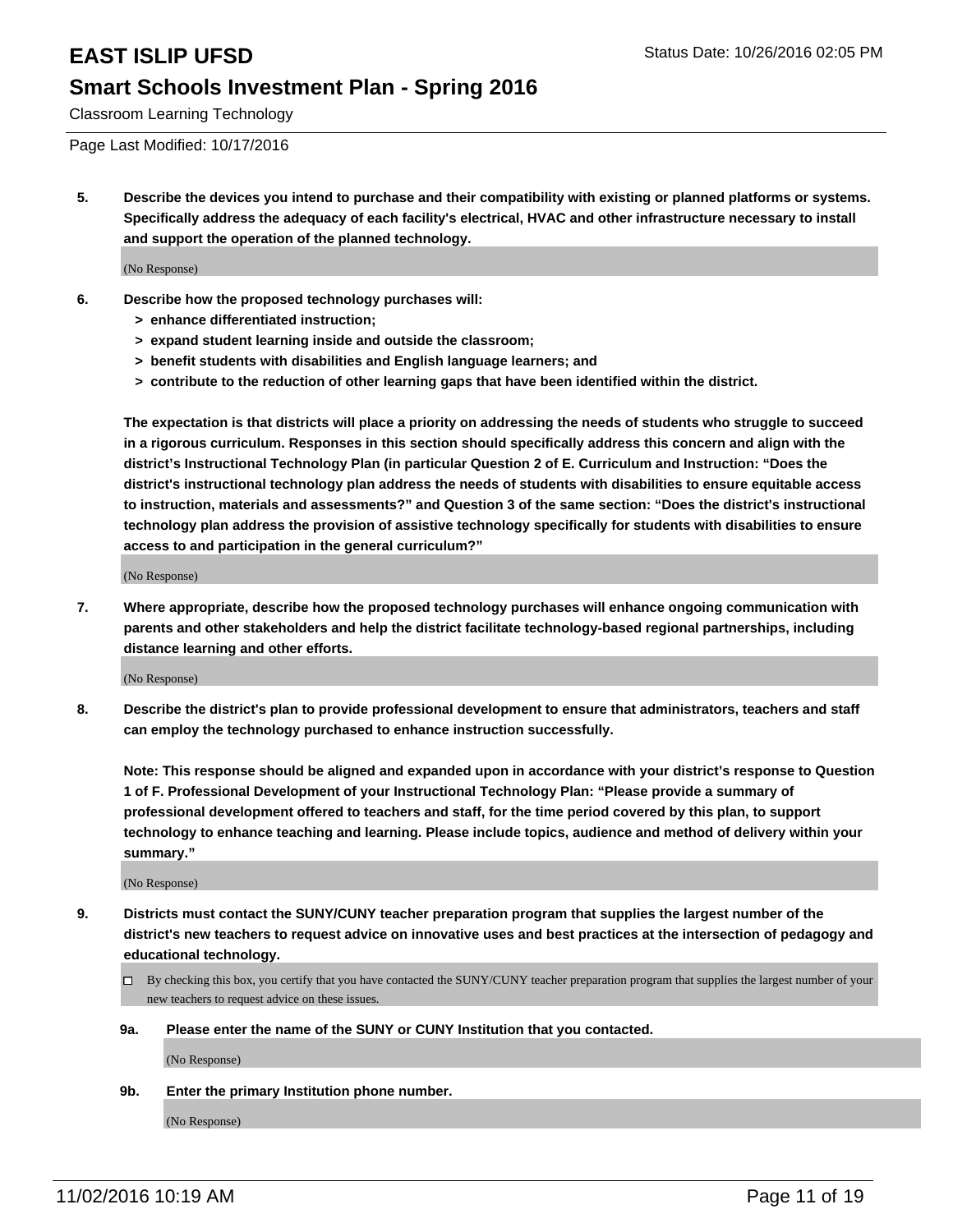Classroom Learning Technology

Page Last Modified: 10/17/2016

**9c. Enter the name of the contact person with whom you consulted and/or will be collaborating with on innovative uses of technology and best practices.**

(No Response)

**10. A district whose Smart Schools Investment Plan proposes the purchase of technology devices and other hardware must account for nonpublic schools in the district.**

**Are there nonpublic schools within your school district?**

□ Yes

 $\square$  No

**11. Nonpublic Classroom Technology Loan Calculator**

**The Smart Schools Bond Act provides that any Classroom Learning Technology purchases made using Smart Schools funds shall be lent, upon request, to nonpublic schools in the district. However, no school district shall be required to loan technology in amounts greater than the total obtained and spent on technology pursuant to the Smart Schools Bond Act and the value of such loan may not exceed the total of \$250 multiplied by the nonpublic school enrollment in the base year at the time of enactment. See:**

**http://www.p12.nysed.gov/mgtserv/smart\_schools/docs/Smart\_Schools\_Bond\_Act\_Guidance\_04.27.15\_Final.pdf.**

|                                         | 1. Classroom<br>Technology | 2. Public<br><b>Enrollment</b> | 3. Nonpublic<br>Enrollment | l 4. Sum of<br>l Public and                                                                   | 5. Total Per<br>Pupil Sub- | 6. Total<br>Nonpublic Loan |
|-----------------------------------------|----------------------------|--------------------------------|----------------------------|-----------------------------------------------------------------------------------------------|----------------------------|----------------------------|
|                                         | Sub-allocation             | $(2014 - 15)$                  | $(2014 - 15)$              | Nonpublic<br>Enrollment                                                                       | lallocation                | Amount                     |
| Calculated Nonpublic Loan<br>l Amount i |                            |                                |                            | (No Response)   (No Response)   (No Response)   (No Response)   (No Response)   (No Response) |                            |                            |

**12. To ensure the sustainability of technology purchases made with Smart Schools funds, districts must demonstrate a long-term plan to maintain and replace technology purchases supported by Smart Schools Bond Act funds. This sustainability plan shall demonstrate a district's capacity to support recurring costs of use that are ineligible for Smart Schools Bond Act funding such as device maintenance, technical support, Internet and wireless fees, maintenance of hotspots, staff professional development, building maintenance and the replacement of incidental items. Further, such a sustainability plan shall include a long-term plan for the replacement of purchased devices and equipment at the end of their useful life with other funding sources.**

 $\square$  By checking this box, you certify that the district has a sustainability plan as described above.

**13. Districts must ensure that devices purchased with Smart Schools Bond funds will be distributed, prepared for use, maintained and supported appropriately. Districts must maintain detailed device inventories in accordance with generally accepted accounting principles.**

By checking this box, you certify that the district has a distribution and inventory management plan and system in place.

**14. If you are submitting an allocation for Classroom Learning Technology complete this table. Note that the calculated Total at the bottom of the table must equal the Total allocation for this category that you entered in the SSIP Overview overall budget.**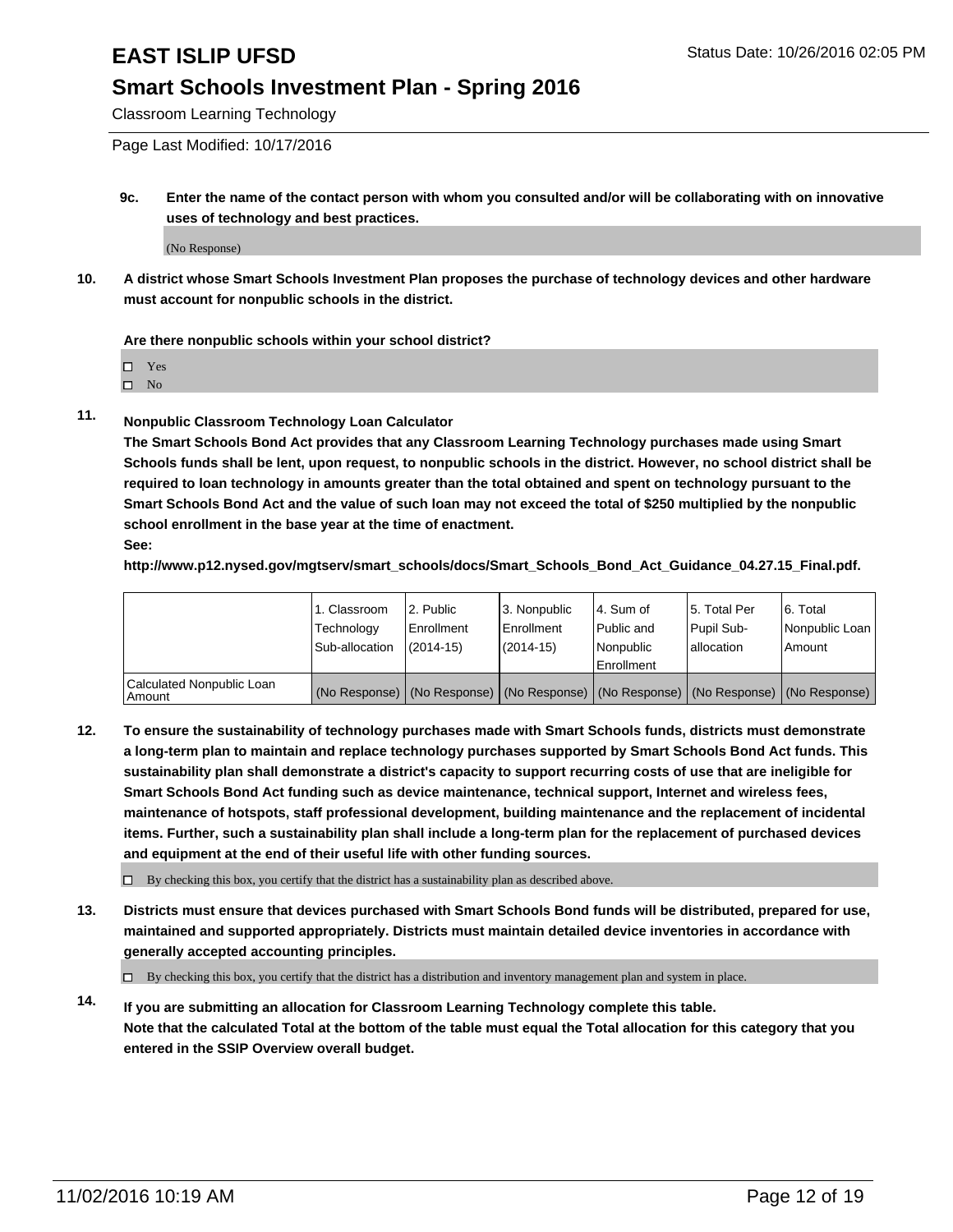Classroom Learning Technology

Page Last Modified: 10/17/2016

|                          | Sub-Allocation |
|--------------------------|----------------|
| Interactive Whiteboards  | (No Response)  |
| <b>Computer Servers</b>  | (No Response)  |
| <b>Desktop Computers</b> | (No Response)  |
| Laptop Computers         | (No Response)  |
| <b>Tablet Computers</b>  | (No Response)  |
| <b>Other Costs</b>       | (No Response)  |
| Totals:                  | 0              |

**15. Please detail the type, quantity, per unit cost and total cost of the eligible items under each sub-category. This is especially important for any expenditures listed under the "Other" category. All expenditures must be capital-bond eligible to be reimbursed through the SSBA. If you have any questions, please contact us directly through smartschools@nysed.gov.**

**Please specify in the "Item to be Purchased" field which specific expenditures and items are planned to meet the district's nonpublic loan requirement, if applicable.**

**NOTE: Wireless Access Points that will be loaned/purchased for nonpublic schools should ONLY be included in this category, not under School Connectivity, where public school districts would list them.**

| Select the allowable expenditure | Item to be Purchased | Quantity      | Cost per Item | <b>Total Cost</b> |
|----------------------------------|----------------------|---------------|---------------|-------------------|
| type.                            |                      |               |               |                   |
| Repeat to add another item under |                      |               |               |                   |
| each type.                       |                      |               |               |                   |
| (No Response)                    | (No Response)        | (No Response) | (No Response) | (No Response)     |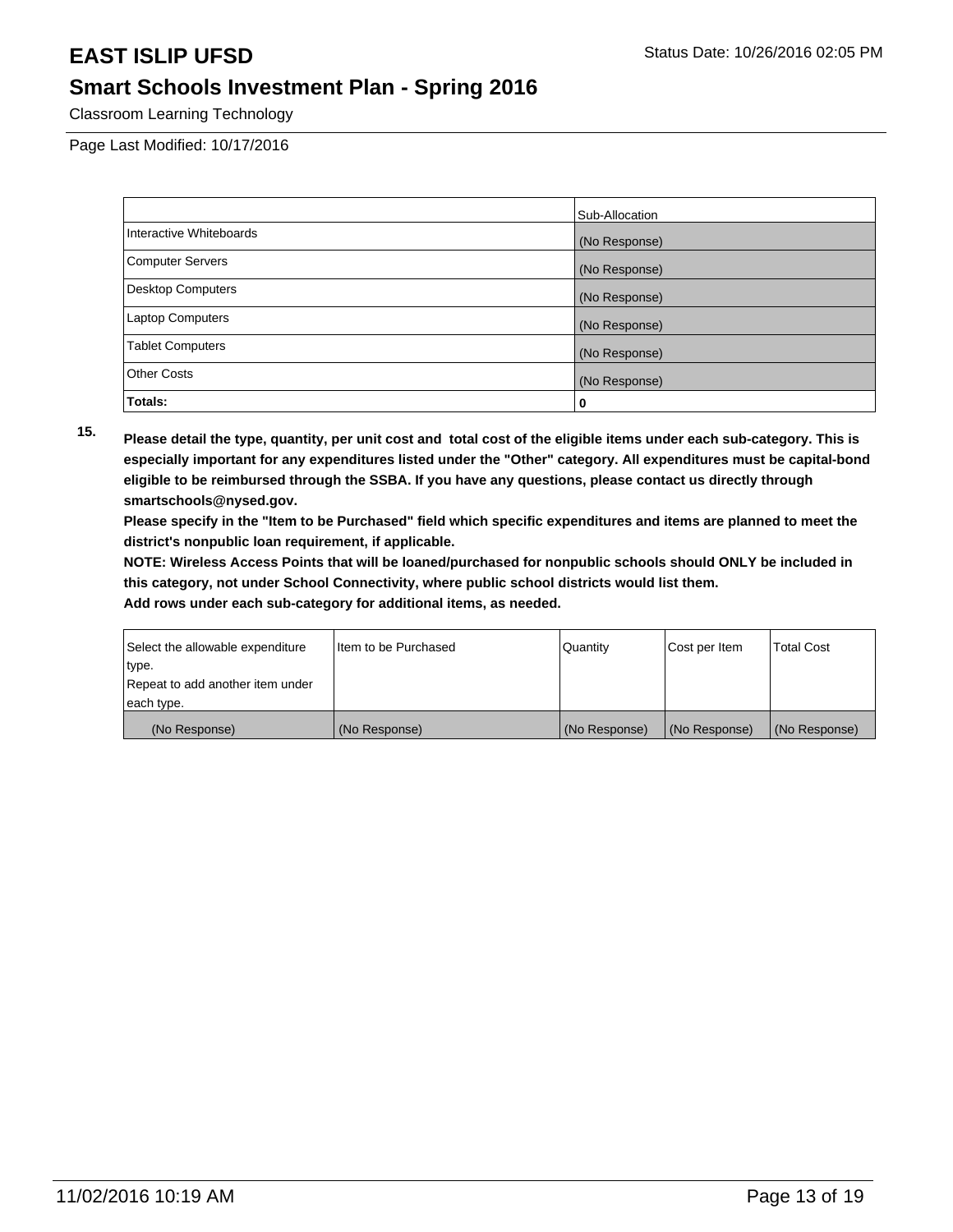Pre-Kindergarten Classrooms

Page Last Modified: 10/17/2016

**1. Provide information regarding how and where the district is currently serving pre-kindergarten students and justify the need for additional space with enrollment projections over 3 years.**

(No Response)

- **2. Describe the district's plan to construct, enhance or modernize education facilities to accommodate prekindergarten programs. Such plans must include:**
	- **Specific descriptions of what the district intends to do to each space;**
	- **An affirmation that pre-kindergarten classrooms will contain a minimum of 900 square feet per classroom;**
	- **The number of classrooms involved;**
	- **The approximate construction costs per classroom; and**
	- **Confirmation that the space is district-owned or has a long-term lease that exceeds the probable useful life of the improvements.**

(No Response)

**3. Smart Schools Bond Act funds may only be used for capital construction costs. Describe the type and amount of additional funds that will be required to support ineligible ongoing costs (e.g. instruction, supplies) associated with any additional pre-kindergarten classrooms that the district plans to add.**

(No Response)

**4. All plans and specifications for the erection, repair, enlargement or remodeling of school buildings in any public school district in the State must be reviewed and approved by the Commissioner. Districts that plan capital projects using their Smart Schools Bond Act funds will undergo a Preliminary Review Process by the Office of Facilities Planning.**

**Please indicate on a separate row each project number given to you by the Office of Facilities Planning.**

| Project Number |  |  |
|----------------|--|--|
| (No Response)  |  |  |

**5. If you have made an allocation for Pre-Kindergarten Classrooms, complete this table.**

**Note that the calculated Total at the bottom of the table must equal the Total allocation for this category that you entered in the SSIP Overview overall budget.**

|                                          | Sub-Allocation |
|------------------------------------------|----------------|
| Construct Pre-K Classrooms               | (No Response)  |
| Enhance/Modernize Educational Facilities | (No Response)  |
| Other Costs                              | (No Response)  |
| <b>Totals:</b>                           |                |

**6. Please detail the type, quantity, per unit cost and total cost of the eligible items under each sub-category. This is especially important for any expenditures listed under the "Other" category. All expenditures must be capital-bond eligible to be reimbursed through the SSBA. If you have any questions, please contact us directly through smartschools@nysed.gov.**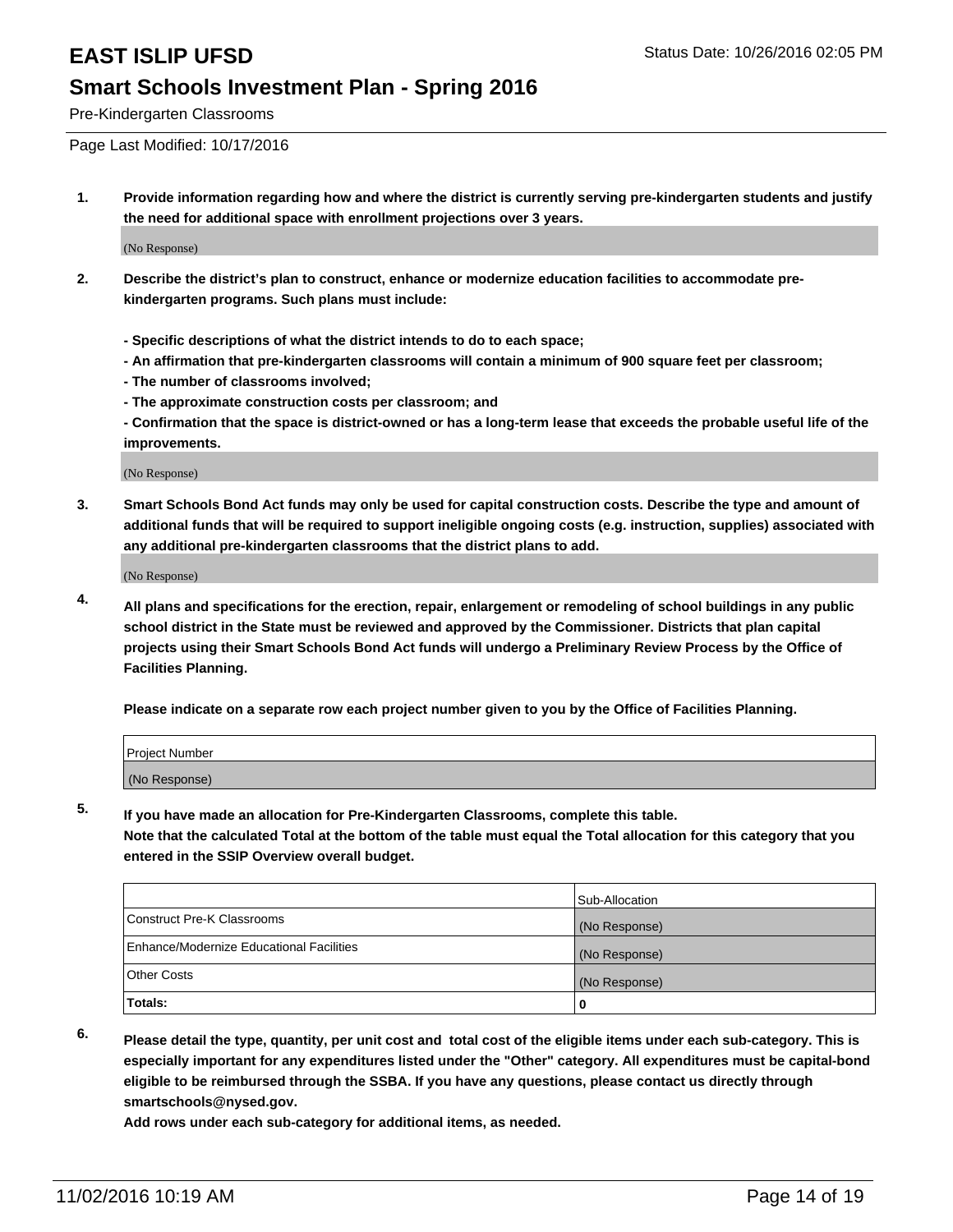# **Smart Schools Investment Plan - Spring 2016**

Pre-Kindergarten Classrooms

Page Last Modified: 10/17/2016

| Select the allowable expenditure | Item to be purchased | Quantity      | Cost per Item | <b>Total Cost</b> |
|----------------------------------|----------------------|---------------|---------------|-------------------|
| type.                            |                      |               |               |                   |
| Repeat to add another item under |                      |               |               |                   |
| each type.                       |                      |               |               |                   |
| (No Response)                    | (No Response)        | (No Response) | (No Response) | (No Response)     |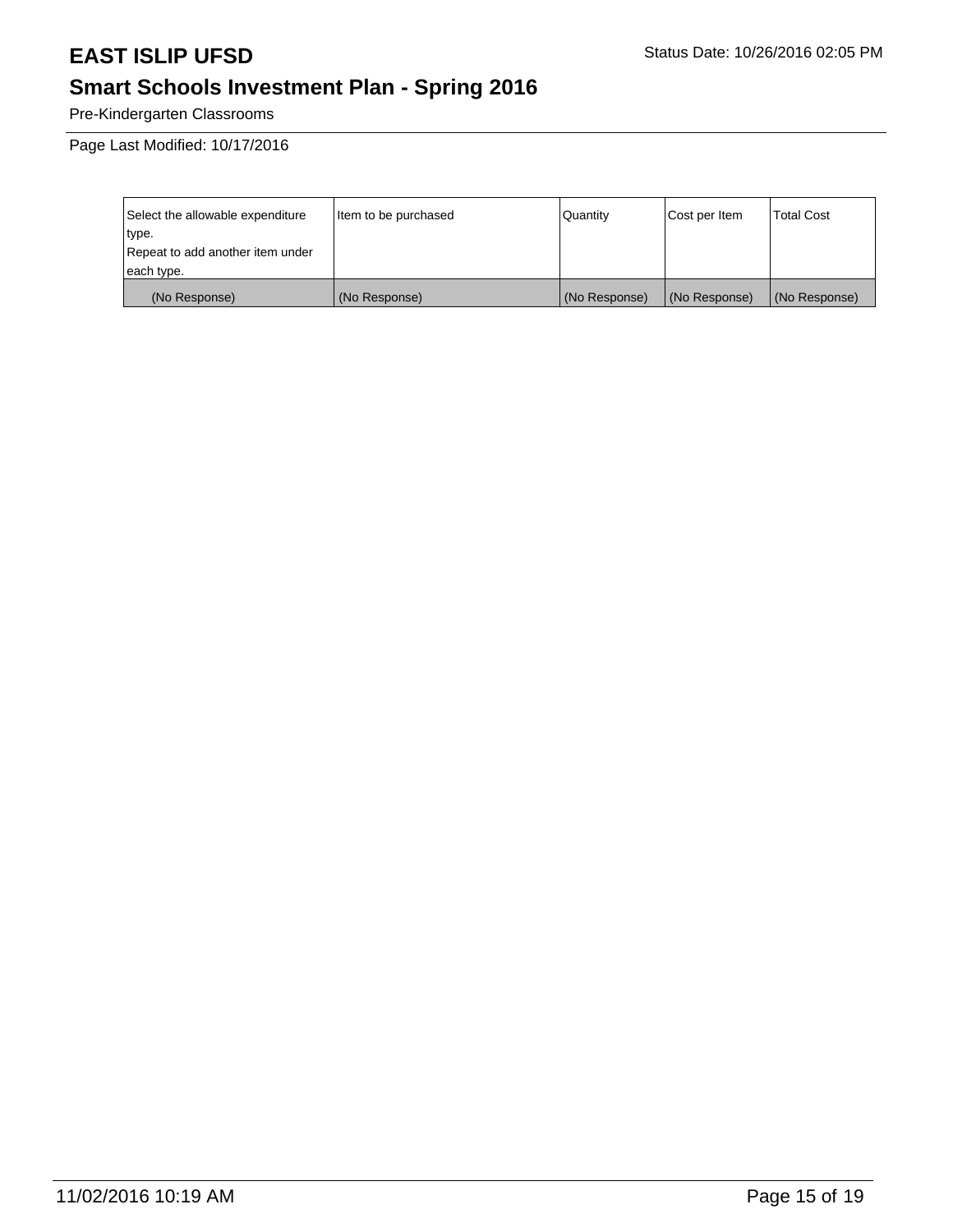Replace Transportable Classrooms

Page Last Modified: 10/17/2016

**1. Describe the district's plan to construct, enhance or modernize education facilities to provide high-quality instructional space by replacing transportable classrooms.**

(No Response)

**2. All plans and specifications for the erection, repair, enlargement or remodeling of school buildings in any public school district in the State must be reviewed and approved by the Commissioner. Districts that plan capital projects using their Smart Schools Bond Act funds will undergo a Preliminary Review Process by the Office of Facilities Planning.**

**Please indicate on a separate row each project number given to you by the Office of Facilities Planning.**

| Project Number |  |
|----------------|--|
| (No Response)  |  |

**3. For large projects that seek to blend Smart Schools Bond Act dollars with other funds, please note that Smart Schools Bond Act funds can be allocated on a pro rata basis depending on the number of new classrooms built that directly replace transportable classroom units.**

**If a district seeks to blend Smart Schools Bond Act dollars with other funds describe below what other funds are being used and what portion of the money will be Smart Schools Bond Act funds.**

(No Response)

**4. If you have made an allocation for Replace Transportable Classrooms, complete this table. Note that the calculated Total at the bottom of the table must equal the Total allocation for this category that you entered in the SSIP Overview overall budget.**

|                                                | Sub-Allocation |
|------------------------------------------------|----------------|
| Construct New Instructional Space              | (No Response)  |
| Enhance/Modernize Existing Instructional Space | (No Response)  |
| Other Costs                                    | (No Response)  |
| Totals:                                        | 0              |

**5. Please detail the type, quantity, per unit cost and total cost of the eligible items under each sub-category. This is especially important for any expenditures listed under the "Other" category. All expenditures must be capital-bond eligible to be reimbursed through the SSBA. If you have any questions, please contact us directly through smartschools@nysed.gov.**

| Select the allowable expenditure | Item to be purchased | Quantity      | Cost per Item | Total Cost    |
|----------------------------------|----------------------|---------------|---------------|---------------|
| type.                            |                      |               |               |               |
| Repeat to add another item under |                      |               |               |               |
| each type.                       |                      |               |               |               |
| (No Response)                    | (No Response)        | (No Response) | (No Response) | (No Response) |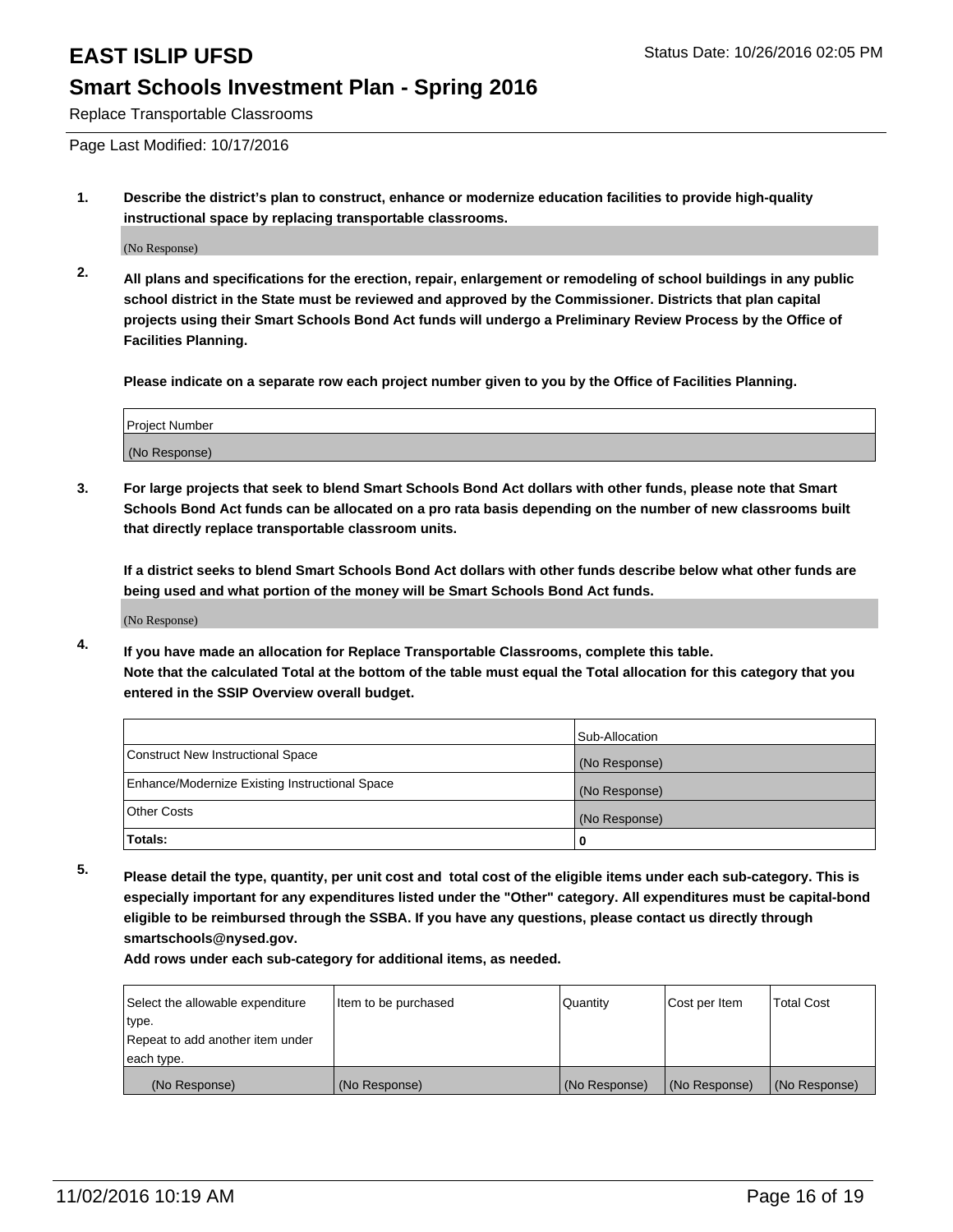High-Tech Security Features

Page Last Modified: 10/17/2016

### **1. Describe how you intend to use Smart Schools Bond Act funds to install high-tech security features in school buildings and on school campuses.**

The district's current security system needs to replace dated analog closed circuit television (CCTV) cameras with internet protocol cameras. The initial phase will include: 4 at the high school 4 at the middle school 3 at each of the 4 elementary schools

**2. All plans and specifications for the erection, repair, enlargement or remodeling of school buildings in any public school district in the State must be reviewed and approved by the Commissioner. Districts that plan capital projects using their Smart Schools Bond Act funds will undergo a Preliminary Review Process by the Office of Facilities Planning.** 

**Please indicate on a separate row each project number given to you by the Office of Facilities Planning.**

Project Number 58-05-03-03-7-999-SB1

### **3. Was your project deemed eligible for streamlined Review?**

- Yes
- $\square$  No
- **3a. Districts with streamlined projects must certify that they have reviewed all installations with their licensed architect or engineer of record, and provide that person's name and license number. The licensed professional must review the products and proposed method of installation prior to implementation and review the work during and after completion in order to affirm that the work was code-compliant, if requested.**

By checking this box, you certify that the district has reviewed all installations with a licensed architect or engineer of record.

### **4. Include the name and license number of the architect or engineer of record.**

| <sup>1</sup> Name | License Number |
|-------------------|----------------|
| Michael J. Guido  | 24838          |

**5. If you have made an allocation for High-Tech Security Features, complete this table. Note that the calculated Total at the bottom of the table must equal the Total allocation for this category that you entered in the SSIP Overview overall budget.**

|                                                      | Sub-Allocation |
|------------------------------------------------------|----------------|
| Capital-Intensive Security Project (Standard Review) | (No Response)  |
| Electronic Security System                           | 54,000         |
| <b>Entry Control System</b>                          | (No Response)  |
| Approved Door Hardening Project                      | (No Response)  |
| Other Costs                                          | (No Response)  |
| Totals:                                              | 54,000         |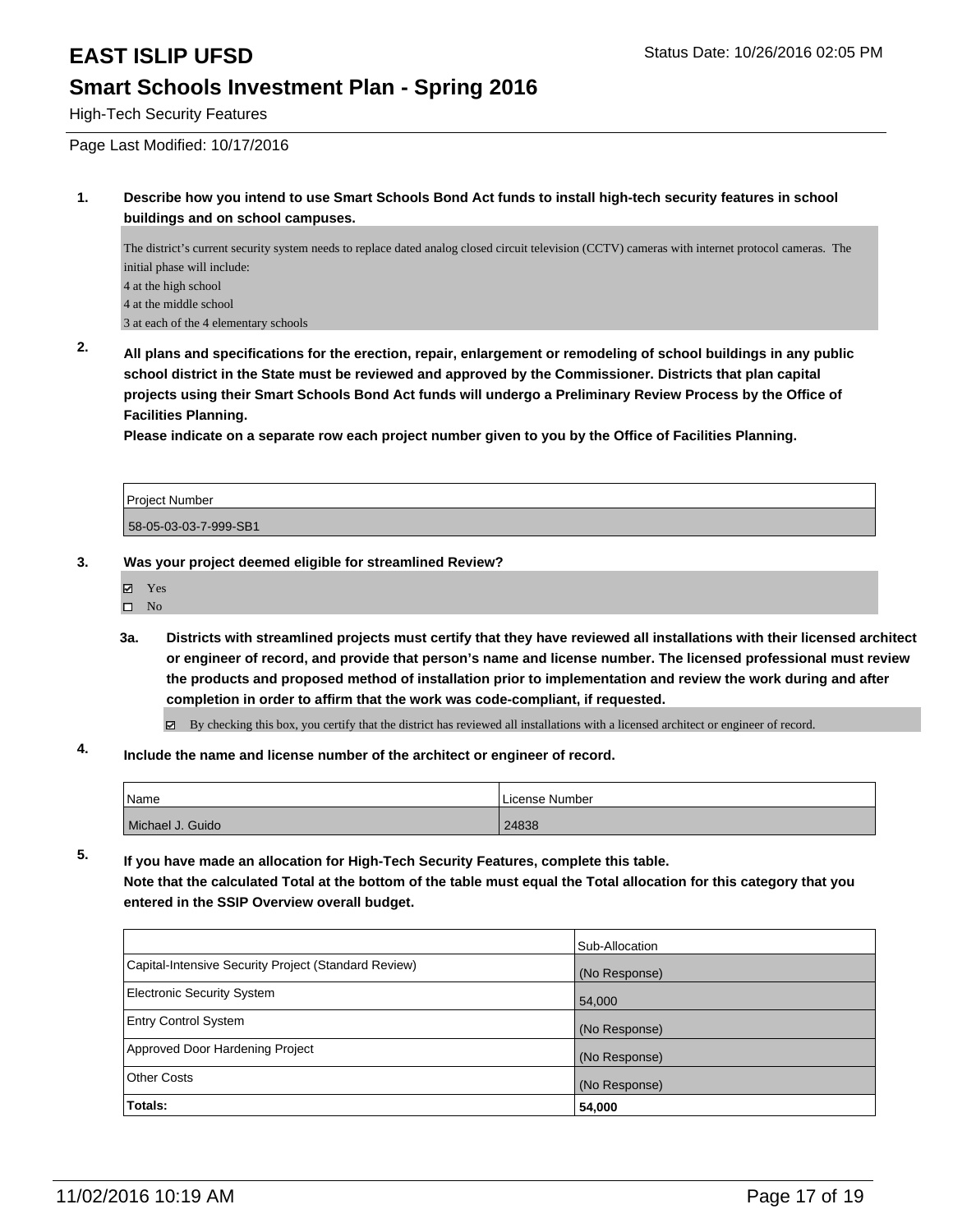High-Tech Security Features

Page Last Modified: 10/17/2016

**6. Please detail the type, quantity, per unit cost and total cost of the eligible items under each sub-category. This is especially important for any expenditures listed under the "Other" category. All expenditures must be capital-bond eligible to be reimbursed through the SSBA. If you have any questions, please contact us directly through smartschools@nysed.gov.**

| Select the allowable expenditure  | Item to be purchased           | Quantity | Cost per Item | <b>Total Cost</b> |
|-----------------------------------|--------------------------------|----------|---------------|-------------------|
| type.                             |                                |          |               |                   |
| Repeat to add another item under  |                                |          |               |                   |
| each type.                        |                                |          |               |                   |
| <b>Electronic Security System</b> | <b>High Definition Cameras</b> | 20       | 2.700         | 54.000            |